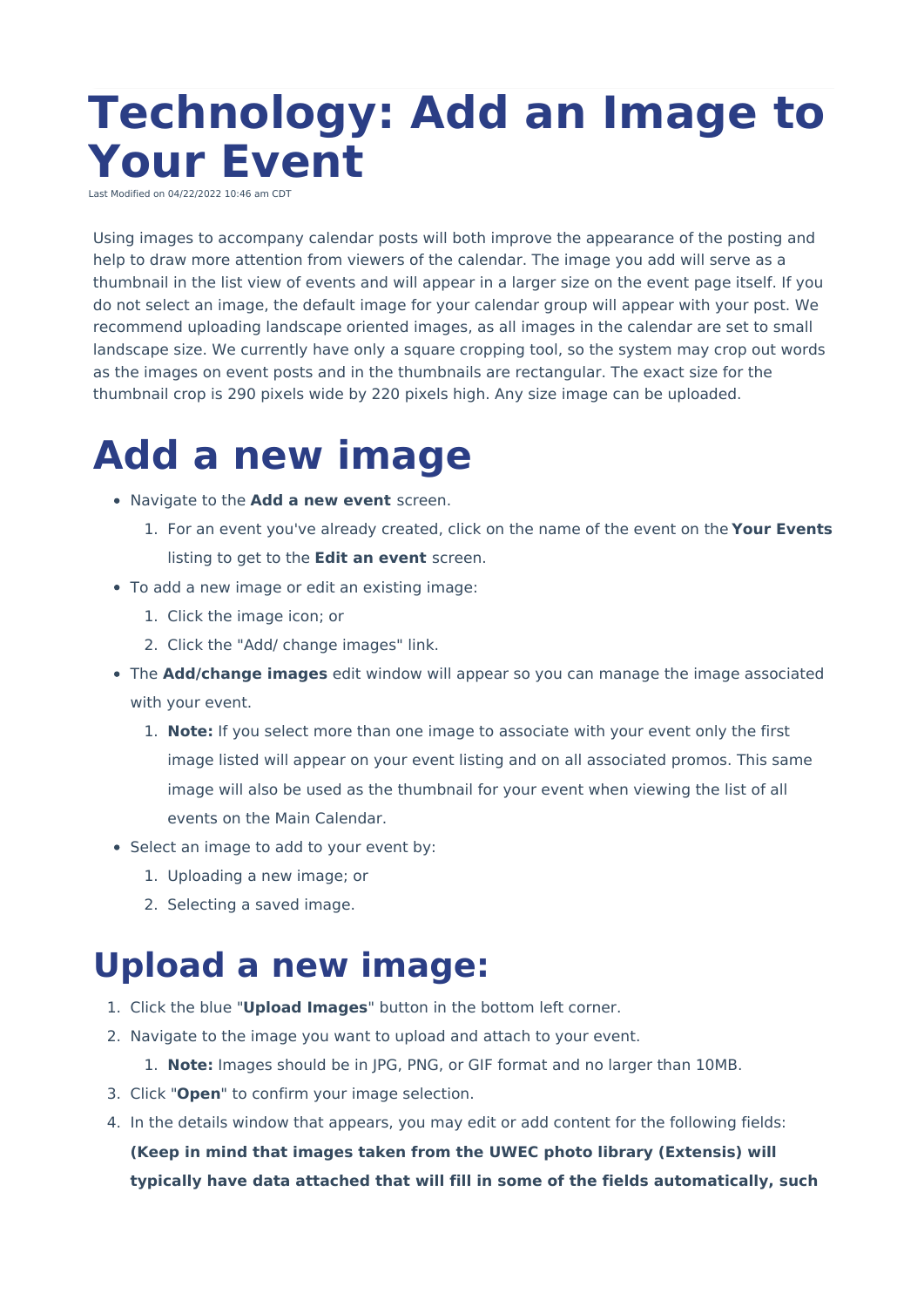#### **as description. You can change those in the field once the photo is uploaded.)**

- 1. Image name (auto-populated with the filename)
- 2. Caption field: "Enter a caption for this image..."
- 3. Photo credit field: "Enter a credit for this image..."
- 4. Image keywords: "Enter a comma-separated list of keywords for this image..."
- 5. Click the blue "**Save this image**" button to save your image and metadata updates.

### **Select a saved image:**

- 1. In the "Your image library" section, click once on an image so that it's highlighted in blue to attach it to your event.
	- 1. Images listed here include your previously saved images as well as images from the shared image gallery available to all users.
- 2. You can also filter the images that are listed by keyword, date uploaded, or collection using the keyword field and "All images" dropdown that appear at the top of your list of images.
- Click the blue "**Save changes**" button to confirm attaching the image to your event.



Add/change images

#### Add/change image icon

| 26/25/2018<br>900m (2)<br>200m<br><b>Licing date</b><br><b>AN</b><br>Freesantes<br>MEX.ME<br>耳<br><b>M</b> MOT<br><b>VW</b>                                                                                    |    |                                                                                           | Select Images | Select a Gallery |                                                                              |
|----------------------------------------------------------------------------------------------------------------------------------------------------------------------------------------------------------------|----|-------------------------------------------------------------------------------------------|---------------|------------------|------------------------------------------------------------------------------|
| Images for this event:                                                                                                                                                                                         | 田田 | Your image library:                                                                       |               |                  |                                                                              |
| 恣<br>$\boldsymbol{I}$<br>$\overline{\mathsf{u}}$<br>$\mathcal{O}$<br>$\mathcal{I}_x$ $\leftrightarrow$ $\leftrightarrow$ $\circ$<br>B<br><b>Star 3</b><br><b>Office</b><br>Enter a caption for this image<br>۰ |    | Filter items by keyword                                                                   |               | All images       | $\frac{\textcolor{red}{\blacklozenge}}{\textcolor{red}{\blacktriangledown}}$ |
|                                                                                                                                                                                                                |    | <b>Book Again</b> 4<br><b>CARSUS Cand</b><br>events-calendar-tutorials 1<br><b>Family</b> |               |                  |                                                                              |
|                                                                                                                                                                                                                |    | events-calendar-tutorials 2                                                               |               |                  |                                                                              |
|                                                                                                                                                                                                                |    | events-calendar-tutorials 3                                                               |               |                  |                                                                              |
|                                                                                                                                                                                                                | E  | events-calendar-tutorials 4                                                               |               |                  |                                                                              |
|                                                                                                                                                                                                                |    | events-calendar-tutorials 5                                                               |               |                  |                                                                              |
|                                                                                                                                                                                                                | 5  | events-calendar-tutorials 6                                                               |               |                  |                                                                              |
|                                                                                                                                                                                                                |    | events-calendar-tutorials 7                                                               |               |                  |                                                                              |
|                                                                                                                                                                                                                |    | quanto galandar tutariale Q                                                               |               |                  |                                                                              |

Add/change image screen

# **Add an Image to Your Image**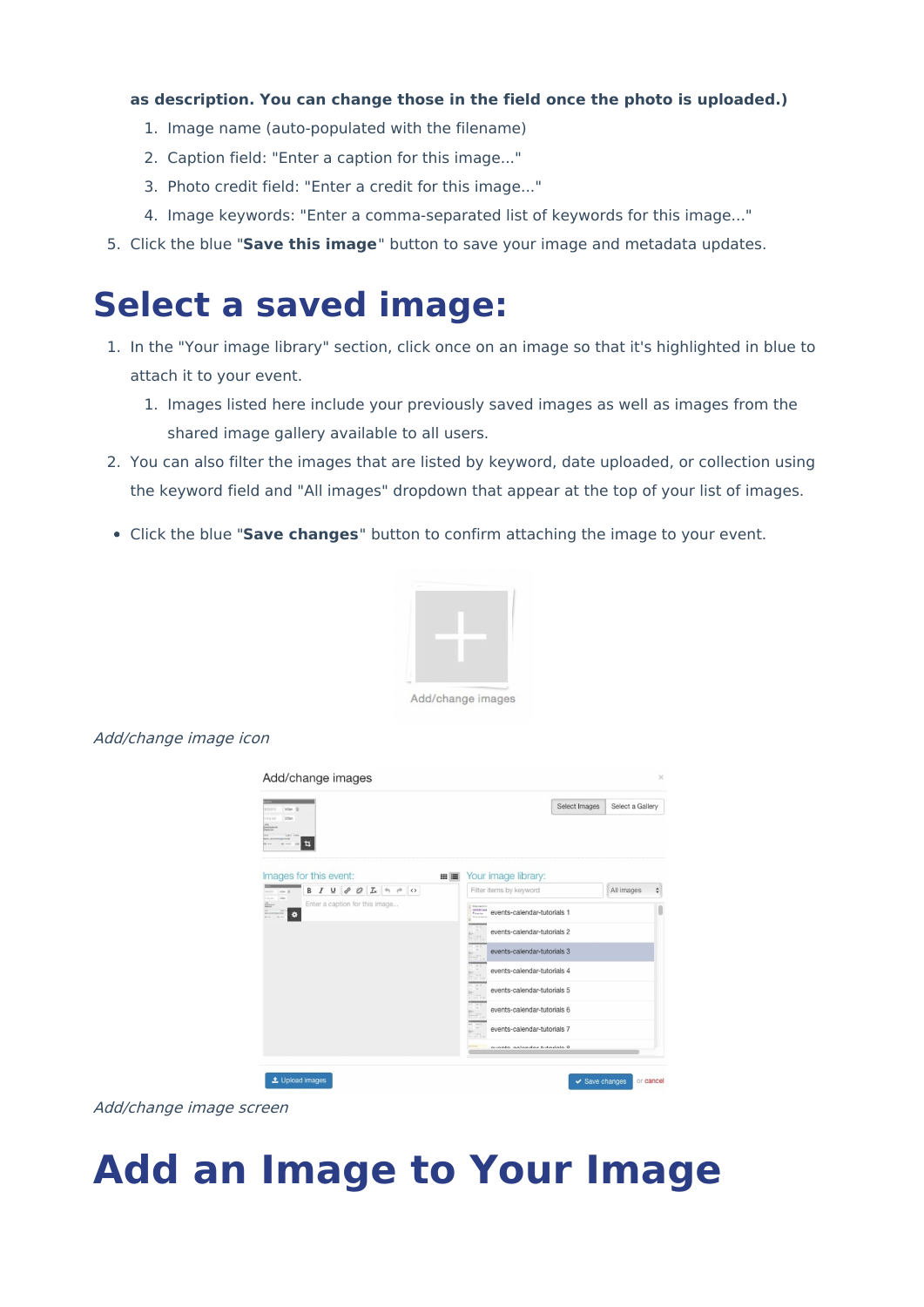# **Collection**

- 1. Select the "**Toolbox**" option on the right side within the admin banner.
- 2. Select "Images" from the menu.
- 3. You will be taken to the *Image Collections* screen which lists your saved images along with all of those publicly available.
- 4. Click "**Your Images**" in the top menu bar just underneath the admin banner to get to the All Images screen.
- 5. There are three ways to add images:
	- 1. Bulk add images
	- 2. Add a new image
	- 3. Quick upload

### **Bulk Add Images:**

- 1. Click the blue "**Bulk add images**" at the top of the screen.
- 2. A bulk upload window will appear.
- 3. In the "Name" field provide a default name for your images. Each image will have the same name followed by a number. For example, commencement-001 and commencement-002.
- 4. Complete the optional image metadata fields.
	- 1. Keywords
	- 2. Caption
	- 3. Credit
	- 4. Tags
- 5. Click the blue "**Select images**" button at the bottom of the window.
- 6. Select the images from your computer you want to upload and click "**Open**."
- 7. In the details window that appears, you may edit or add to your images' metadata.
- 8. Click the blue "**Save these images**" button to save your images and metadata.

## **+ Add a New Image:**

- 1. Click the blue "**+ Add a new image**" button at the top of the screen.
- 2. In the Add a new image screen that follows, complete the following fields:
	- 1. Image name (required)
	- 2. Upload an image file (required)
	- 3. Collection
	- 4. Tags
	- 5. Keywords
	- 6. Date (required)